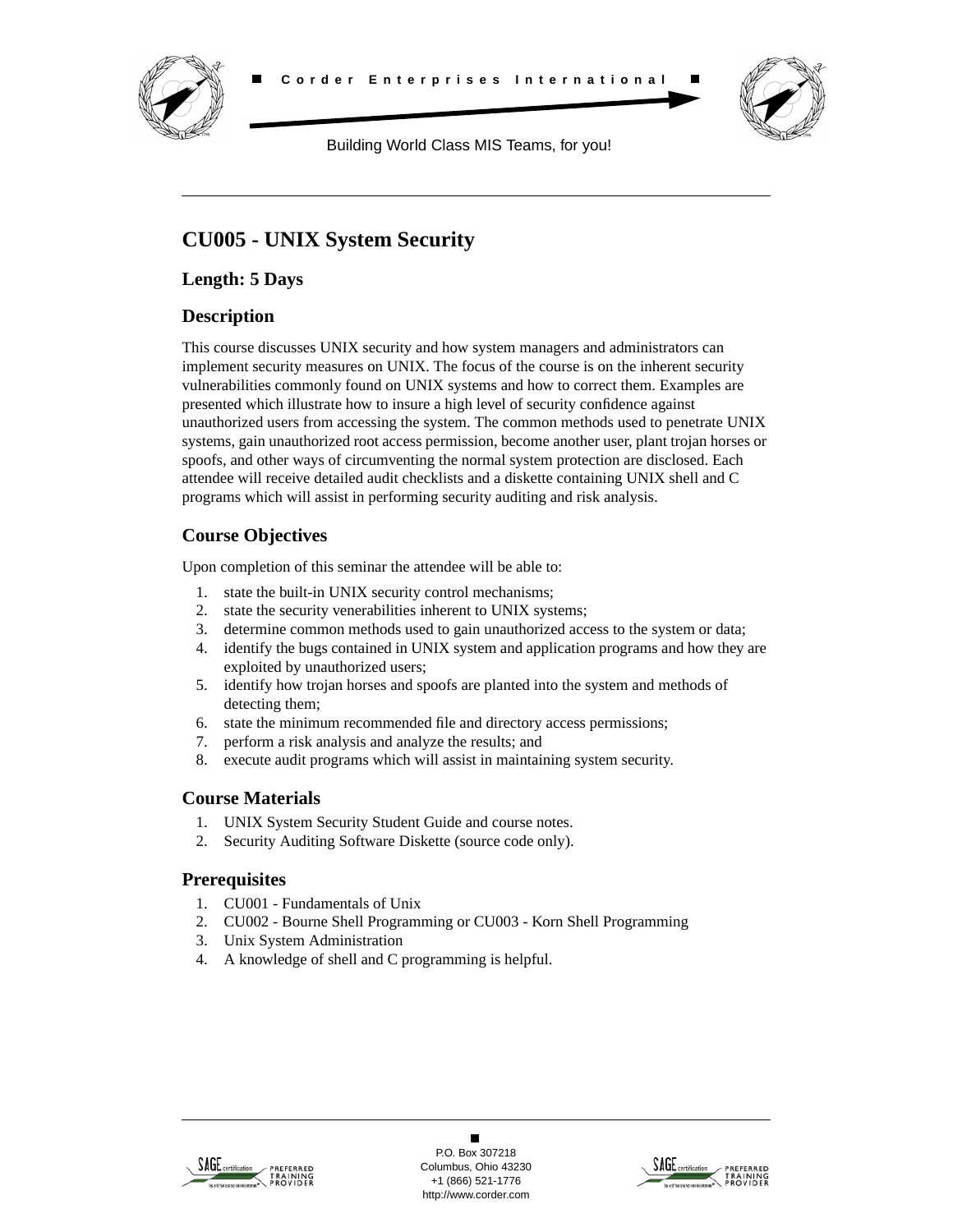### **CU005 - UNIX System Security**

#### **Course Content**

#### **I WHY UNIX SECURITY?**

- A UNIX Security Features
- B UNIX Security Problems
- C UNIX Security Levels
- D The Trusted Computing Base
- E The Orange Book

#### **II USERS, PASSWORDS, GROUPS, AND THE SUPERUSER**

- A User Accounts
- B Passwords
- C Groups
- D Substitute User
- E User Security Checklist

### **III FILE SYSTEM SECURITY**

- A The UNIX File System
- B Changing File Access Permissions
- C Changing Owner and Group
- D Set UID/Set GID
- E Device Special Files
- F Mountable File Systems
- G File System Security Checklist

### **IV PROGRAMMING SECURITY**

- A Input and Output Functions
- B Writing Secure Programs
- C Compiling and Installing SUID/SGID Programs
- D Programming As root
- E Programming Security Checklist

### **V NETWORK SECURITY**

- A UUCP Security
- B TCP/IP Network Security
- C Network Security Checklist